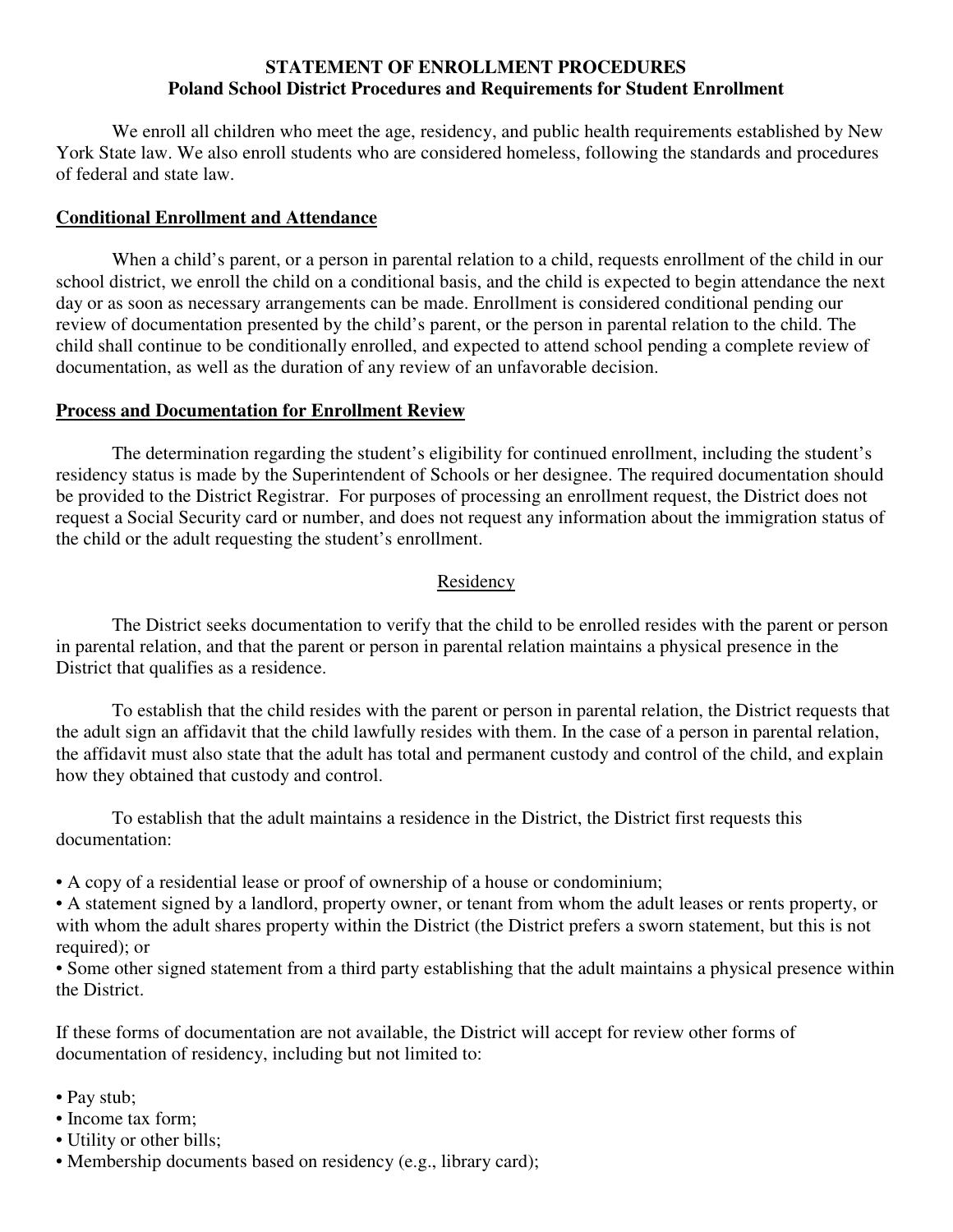- Voter registration documents;
- Official driver license, learner permit, or non-driver identification;
- State or other government issued identification or documents relating to government services or benefits, and
- Evidence of custody of the child.

# Age of Child

 A child will be enrolled if the child will be age five before December 1 of the school year for which the student seeks to enroll, and will be enrolled through the school year in which the child either completes high school graduation requirements or reaches age 21.

 If there is available a certified transcript of a birth certificate or record of baptism, including a certified transcript of a foreign birth certificate or certificate of baptism, no other form of evidence will be accepted to establish the child's age.

 If a certified transcript of a birth certificate or record of baptism is not available, the District will request a passport, including a foreign passport, to establish the child's age.

 If neither a certified transcript of a birth certificate or record of baptism, or a passport, is available, the District will consider other documentation, including but not limited to the types in this list, provided that those documents have been in existence for two (2) years or more:

• Official driver's license for the child;

• State or other government issued identification, or government agency documents providing a date of birth or age;

- School photo identification with date of birth;
- Consulate identification card;
- Hospital or health records;
- Military dependent identification card;
- Court orders or court issued documents;
- Native American tribal documents; or
- Records from non-profit international aid agencies and voluntary organizations.

Where documents are presented that originate in a foreign country, the District may request verification of the documents from an appropriate foreign government of agency, consistent with the requirements of FERPA concerning the confidentiality of education records.

### Public Health Requirements

 The District requires proof of immunization, as required by Section 2164(7) of the New York State Public Health Law, before a student may attend school. Those requirements can also be reviewed in Board Policy. The District will also exclude an enrolled student from attending school when the student has a communicable or infectious disease that imposes a significant risk of infection of others, as required by Section 906 of the New York State Education Law.

### **Determination Regarding Continued Enrollment**

 In the usual case, a determination of whether the child is entitled to continue attendance in the District will be made by the Superintendent or her designee within three (3) business days of the child's initial enrollment. This time period may be extended where additional documentation is required, or verification is required. Each parent or person in parental relation who seeks to enroll a child will be provided a reasonable